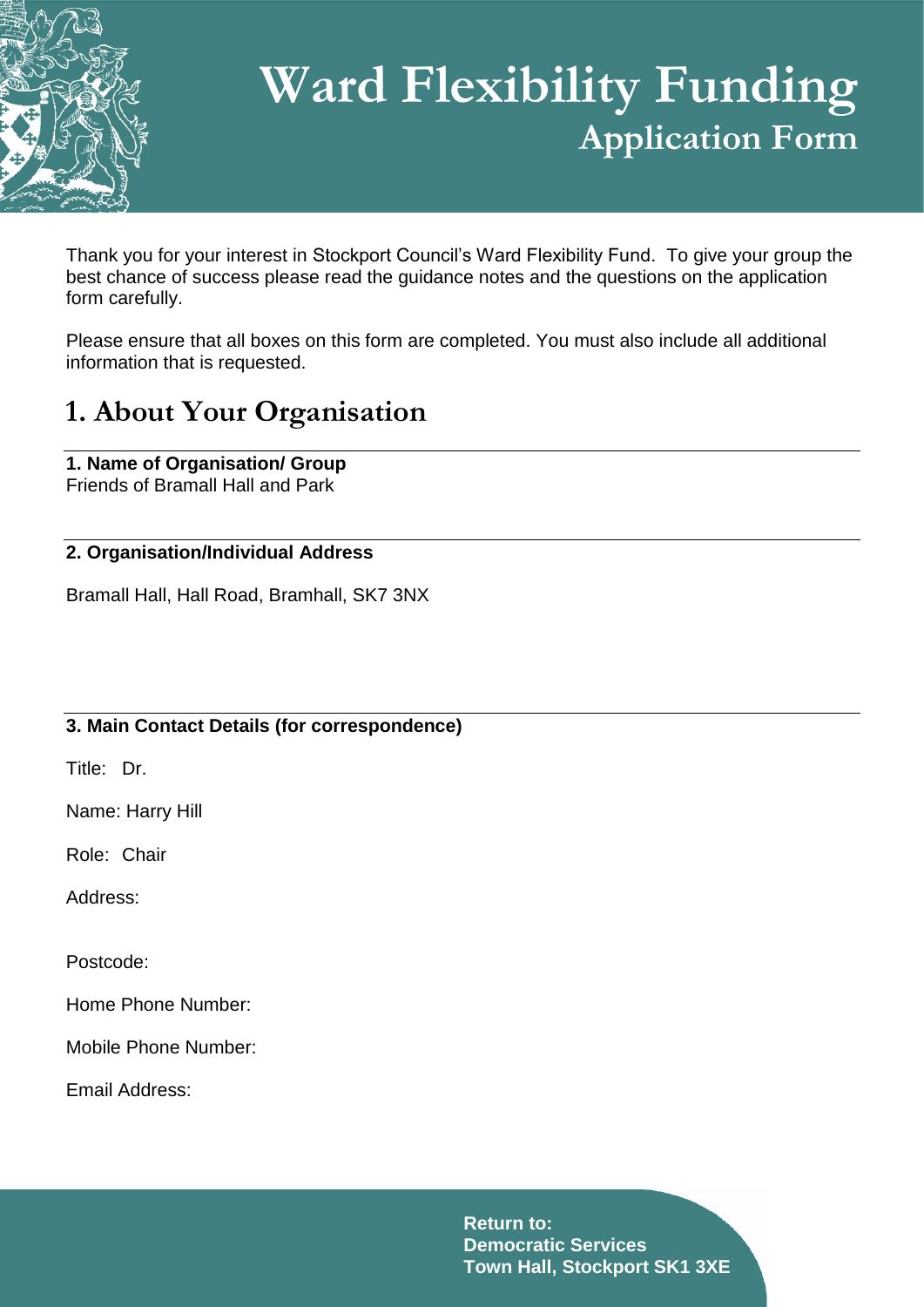#### **4. Please provide your bank account details**

Account Name:

Account Number:

Sort Code:

| 5. What is the status of your Organisation/ Group?<br>Please Tick |  |                                     |  |  |  |  |  |  |
|-------------------------------------------------------------------|--|-------------------------------------|--|--|--|--|--|--|
| A New Group                                                       |  | <b>Voluntary Organisation</b>       |  |  |  |  |  |  |
| A Registered Charity<br>No.                                       |  | Company Limited by Guarantee<br>No. |  |  |  |  |  |  |
| <b>Applying for Charitable Status</b>                             |  | Unregistered Association            |  |  |  |  |  |  |
| <b>Friendly Society</b>                                           |  | Other (Please specify)              |  |  |  |  |  |  |
| <b>Housing Association</b>                                        |  |                                     |  |  |  |  |  |  |

#### **6. Please describe the main activities of your Organisation/ Group**

Threefold: firstly to help the museum staff with visitors and other tasks; secondly to maintain and develop the gardens of the Park; and thirdly to raise funds which support these aims.

#### **7. When was your Organisation/Group established?**

Approx 1945

#### **8. Does your organisation have the following policies and procedures in place?**

*If you are awarded a grant you will be required to send copies of all relevant documents as part of the grant agreement.*

| A governance/management committee              |          |
|------------------------------------------------|----------|
| A Constitution/governing document/set of rules | $\times$ |
| An Equal Opportunities Policy                  |          |
| A Child Protection Policy (where necessary)    |          |
| A Health and Safety Public liability           |          |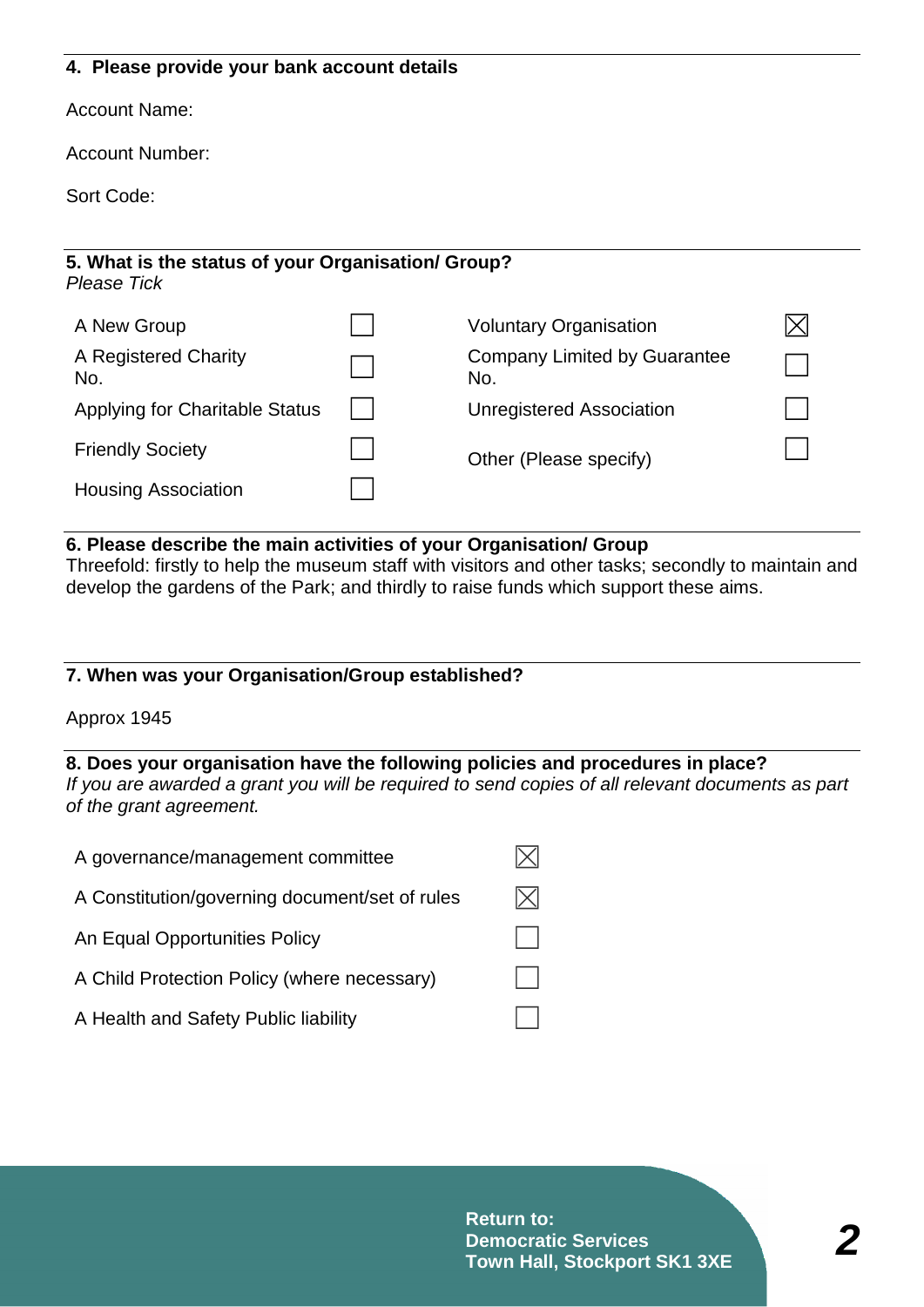# **2. About Your Application**

### **9. Please give us a brief description of your proposed/planned project or activity**

*You may wish to include details of what activities will take place, where will it happen, how often and who will take part. If you are applying for equipment you can tell us what will it be used for and why is it needed.*

In order to identify members of the Friends and publicise our activities we have started to adopt a simple uniform, bottle green for the gardening volunteers, and wine red for the Hall volunteers. It is particularly important that the Hall volunteers are easily distinguishable from the museum staff who wear black and white. This is added expense for the volunteers and I would like to be able to pay for the uniform, or at least subsidise it, out of the Friends' funds. However, since the large majority of our income is by personal donation it seems unfair to use this money to clothe the volunteers, hence this plea for Ward Flexibility Funding.

Separately we are now able to use power tools in the Park. The most useful implement would be a strimmer, and to keep the noise and pollution to a minimum, a cordless electric model would be most suitable.

### **10. Who will benefit from this grant?**

*e.g. local residents, young people, older people and how?* All visitors to the Hall and Park.

### **10(a) How Many Stockport residents will benefit?**

**Thousands** 

### **10(b) Are there any restrictions on who will benefit from the funding?**

No

### **11. Your Project's Budget**

*Please provide a breakdown of cost for your project including VAT where applicable and submit any estimates for the purchase of equipment or work to be done.*

### **11(a) How much will the project/activity cost in total?**

Uniforms £1,620 Strimmer £329

**11(b) Tell us about other any other sources of income you have already applied for or raised so far in relation to this project**

None

### **12. How much are you applying for from the Ward Flexibility Budget?**

£1200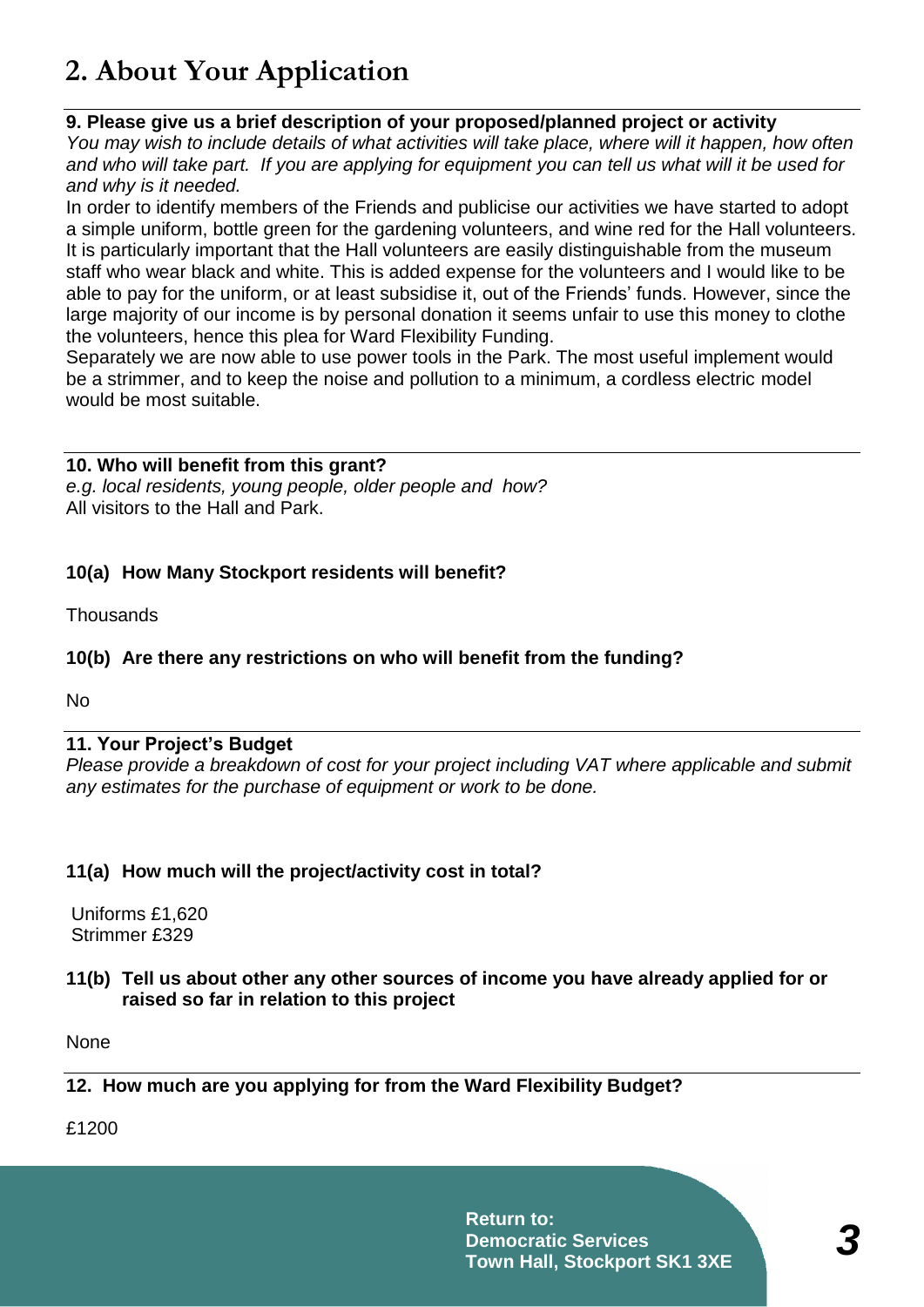#### **12(a) If the amount you are applying for covers only part of the project/activity, then please tell us how do you intend to fund any shortfall?**

The amount sought will cover 50% of the costs of the uniforms. The remainder will come from the volunteers themselves. The amount also covers the cost of the strimmer.

### **13. What is the planned timescale for spending this grant?**

Start Immediately.

Finish As soon as practicable – a handful of weeks overall.

**Return to: Democratic Services Town Hall, Stockport SK1 3XE**

*4*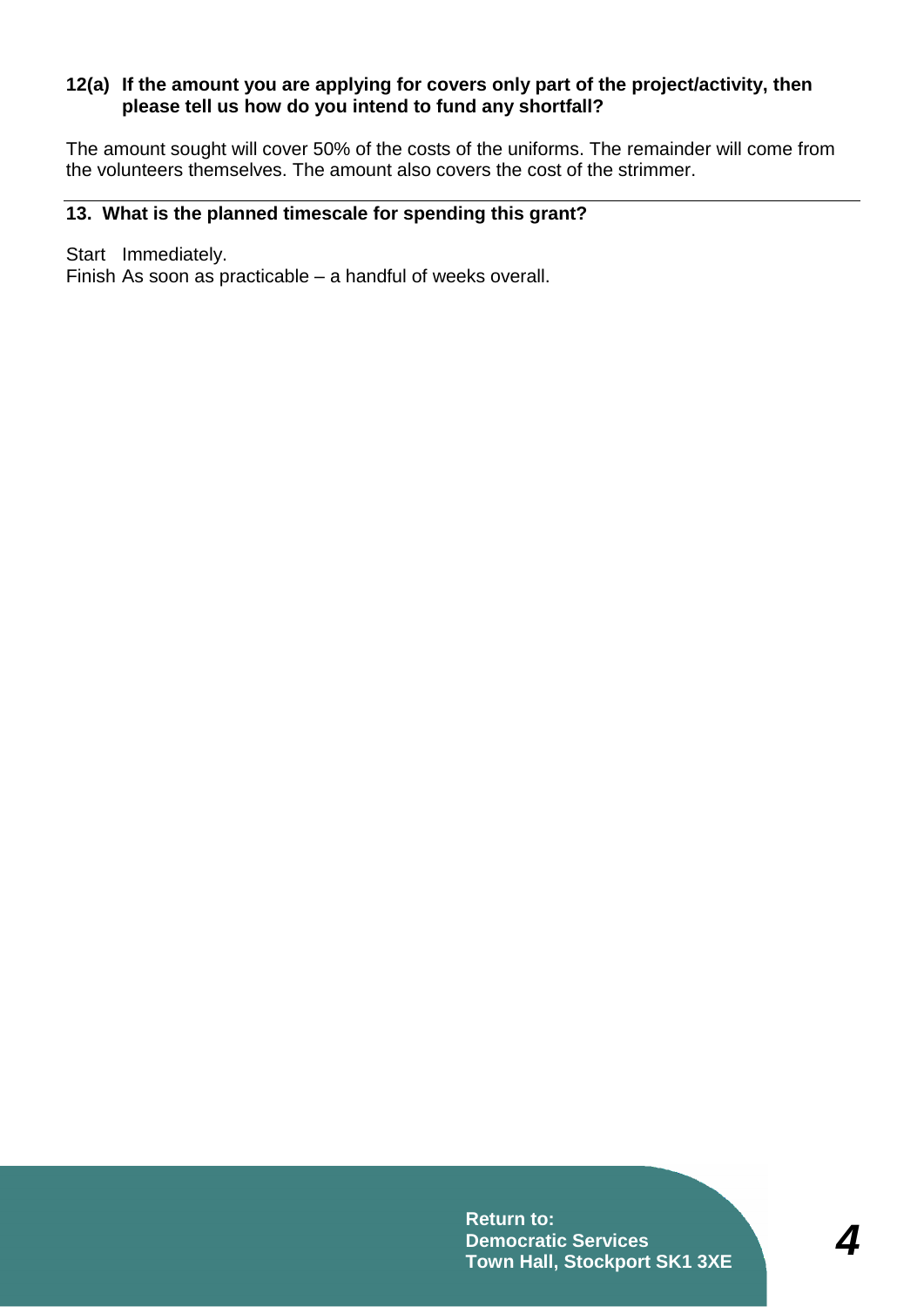# **3. Which Wards are you Applying to?**

*You may tick more than one box. Please note that no grant of more than £1,000 in totality will ordinarily be made.*

Please tell us for each ward you wish to make an application to:-

- **(a) how many people will benefit in that ward; and**
- **(b) what proportion of funding from your overall application you are seeking from each ward.**

|                                                          |                                                                                 | <b>Number of</b><br>beneficiaries | How much<br>funding you<br>are seeking |
|----------------------------------------------------------|---------------------------------------------------------------------------------|-----------------------------------|----------------------------------------|
| <b>Bramhall &amp; Cheadle Hulme South Area Committee</b> |                                                                                 |                                   |                                        |
| <b>Bramhall North</b>                                    | ⊠                                                                               | Thousands                         | £400                                   |
| <b>Bramhall South &amp; Woodford</b>                     | ⊠                                                                               | $\mathbf{f}$                      | £400                                   |
| <b>Cheadle Hulme South</b>                               | ⊠                                                                               | $\epsilon$                        | £400                                   |
| <b>Central Stockport Area Committee</b>                  |                                                                                 |                                   |                                        |
| <b>Brinnington &amp; Central</b>                         |                                                                                 |                                   | £                                      |
| Davenport & Cale Green                                   |                                                                                 |                                   | £                                      |
| Edgeley & Cheadle Heath                                  |                                                                                 |                                   | £                                      |
| Manor                                                    |                                                                                 |                                   | £                                      |
| <b>Cheadle Area Committee</b>                            |                                                                                 |                                   |                                        |
| Cheadle & Gatley                                         |                                                                                 |                                   | £                                      |
| <b>Cheadle Hulme North</b>                               |                                                                                 |                                   | £                                      |
| <b>Heald Green</b>                                       |                                                                                 |                                   | £                                      |
| <b>Heatons &amp; Reddish Area Committee</b>              |                                                                                 |                                   |                                        |
| <b>Heatons North</b>                                     |                                                                                 |                                   | £                                      |
| <b>Heatons South</b>                                     |                                                                                 |                                   | £                                      |
| <b>Reddish North</b>                                     |                                                                                 |                                   | £                                      |
| <b>Reddish South</b>                                     |                                                                                 |                                   | £                                      |
| <b>Marple Area Committee</b>                             |                                                                                 |                                   |                                        |
| <b>Marple North</b>                                      |                                                                                 |                                   | £                                      |
| <b>Marple South</b>                                      |                                                                                 |                                   | £                                      |
| <b>Stepping Hill Area Committee</b>                      |                                                                                 |                                   |                                        |
| <b>Hazel Grove</b>                                       |                                                                                 |                                   | £                                      |
| Offerton                                                 |                                                                                 |                                   | £                                      |
| <b>Stepping Hill</b>                                     |                                                                                 |                                   | £                                      |
| <b>Werneth Area Committee</b>                            |                                                                                 |                                   |                                        |
| Bredbury & Woodley                                       |                                                                                 |                                   | £                                      |
| <b>Bredbury Green &amp; Romiley</b>                      |                                                                                 |                                   | £                                      |
|                                                          | <b>Totals</b>                                                                   |                                   | £1200                                  |
|                                                          | This total should add up to<br>the figure you provided in<br><b>Question 12</b> |                                   |                                        |
|                                                          |                                                                                 |                                   |                                        |
|                                                          | <b>Return to:</b><br><b>Democratic Services</b><br>Town Hall, Stockport SK1 3XE |                                   |                                        |